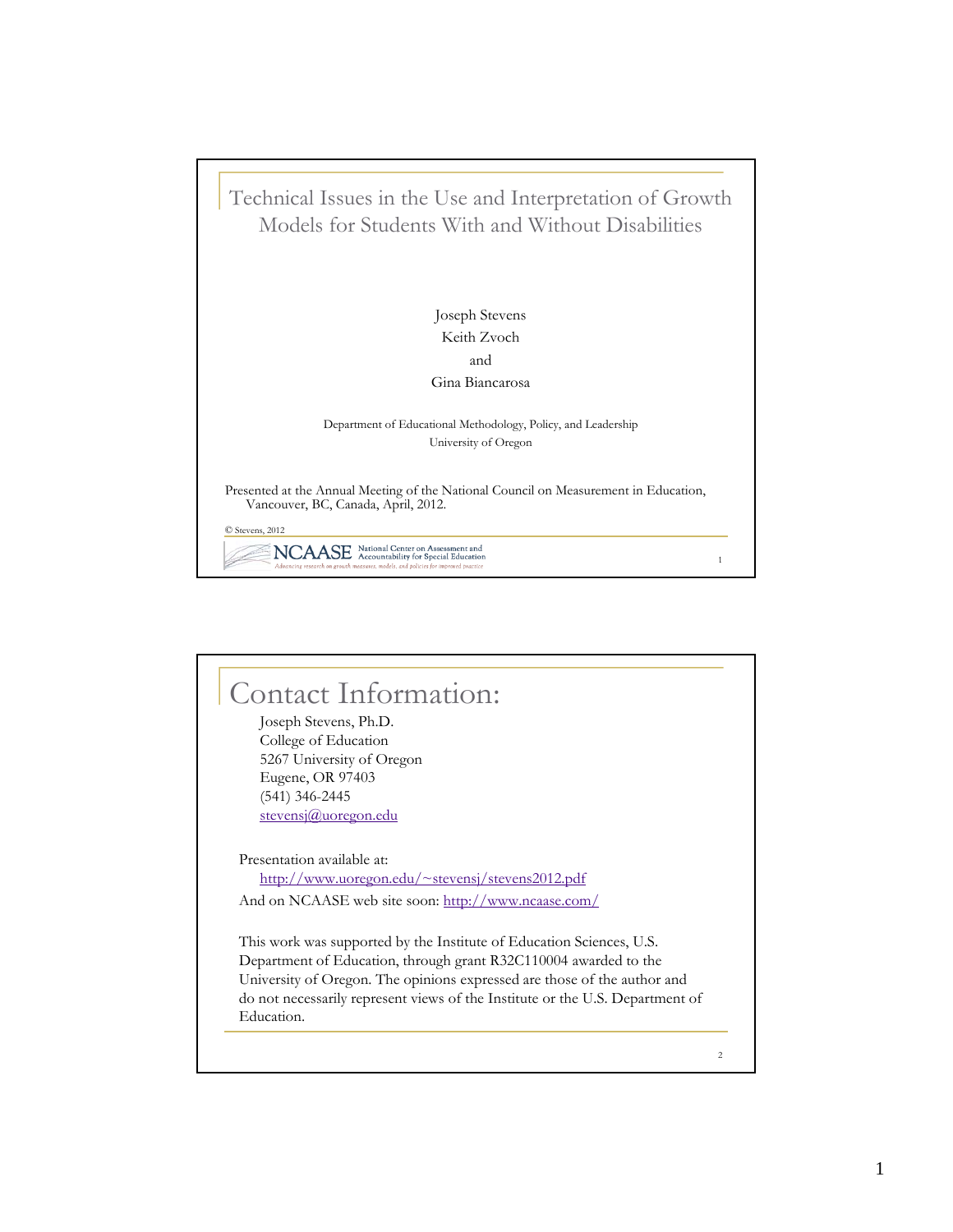### Presentation Purpose

- Presentation serves as an incomplete guide to some of our future directions in research conducted by NCAASE
- NCAASE will study formative, interim, and summative assessments
- $\blacksquare$  Focus here is on brief introduction to six issues:
	- (a) measurement, scaling, and vertical linking
	- (b) number and timing of assessments
	- (c) missing data, attrition, and mobility
	- (d) functional form of growth
	- (e) uncertainty in estimation
	- (f) sensitivity and validity

http://www.uoregon.edu/~stevensj/stevens2012.pdf

Measurement, Scaling, and Vertical Linking How do current methods of test development, sampling of content domains, and the analysis of items for test construction relate to the estimation of growth? ■ State summative assessments designed to provide a representative sample of state mandated content standards at each grade level tested ■ Measuring the developmental trajectory of growth a different assessment goal Some question whether these traditionally useful and effective normative or standards based assessment methods are well suited to the measurement of growth and instructional effectiveness http://www.uoregon.edu/~stevensj/stevens2012.pdf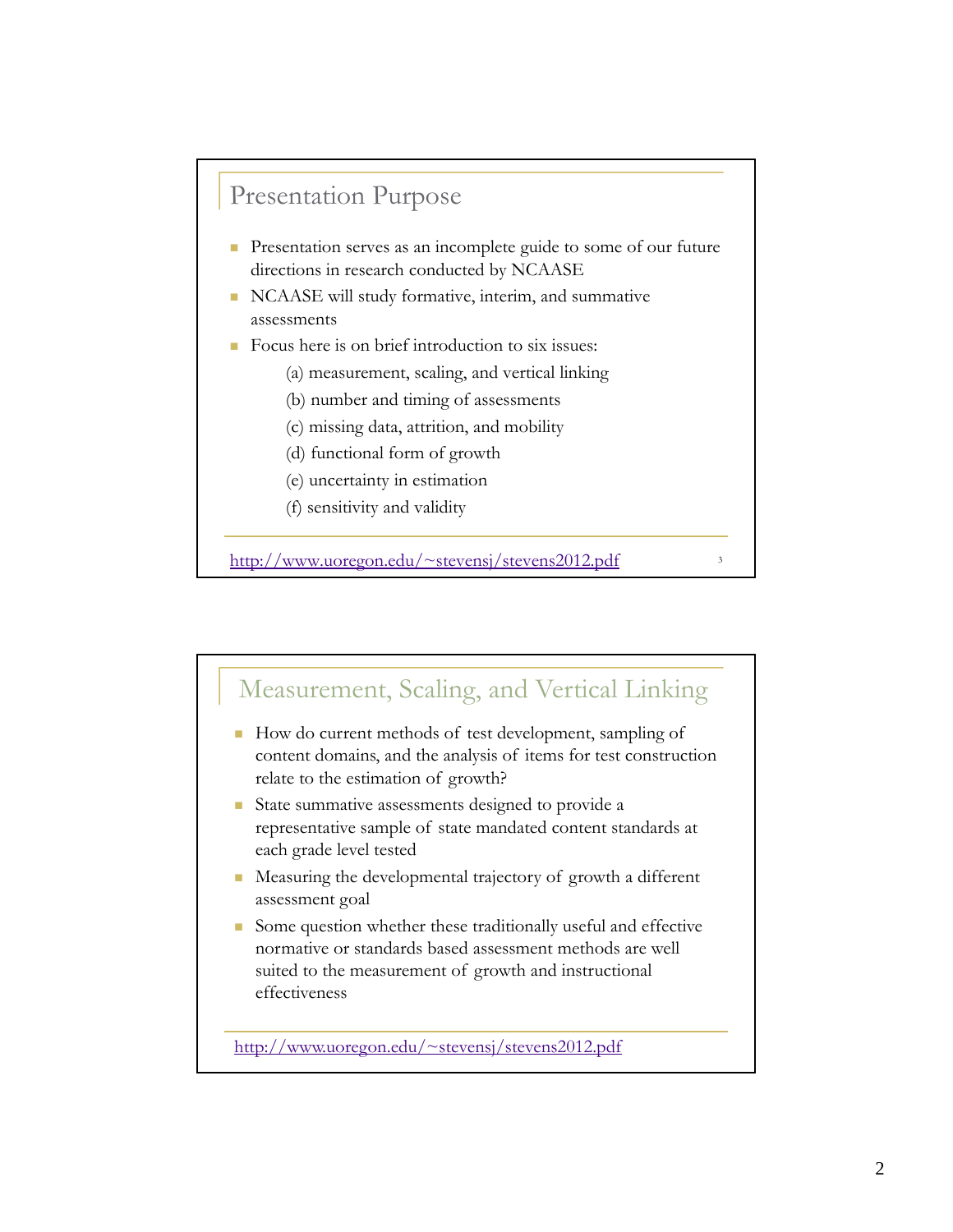#### Measurement Issues

- Molar versus molecular constructs
- Cognitive development versus status within a grade
- **Growth in performance does not occur in a uniform way. There** are jumps and pauses in the patterns of growth" (Reckase & Martineau, 2004, p. 17); dimensionality, linearity
- Schmidt et al. (2005) identify curricular changes across grades that can undermine growth estimation through resulting changes in test dimensionality and in the measured constructs

5

- Construct equivalence and temporal stability
	- Across different spans
	- **Across different content**
	- For students with and without disabilities

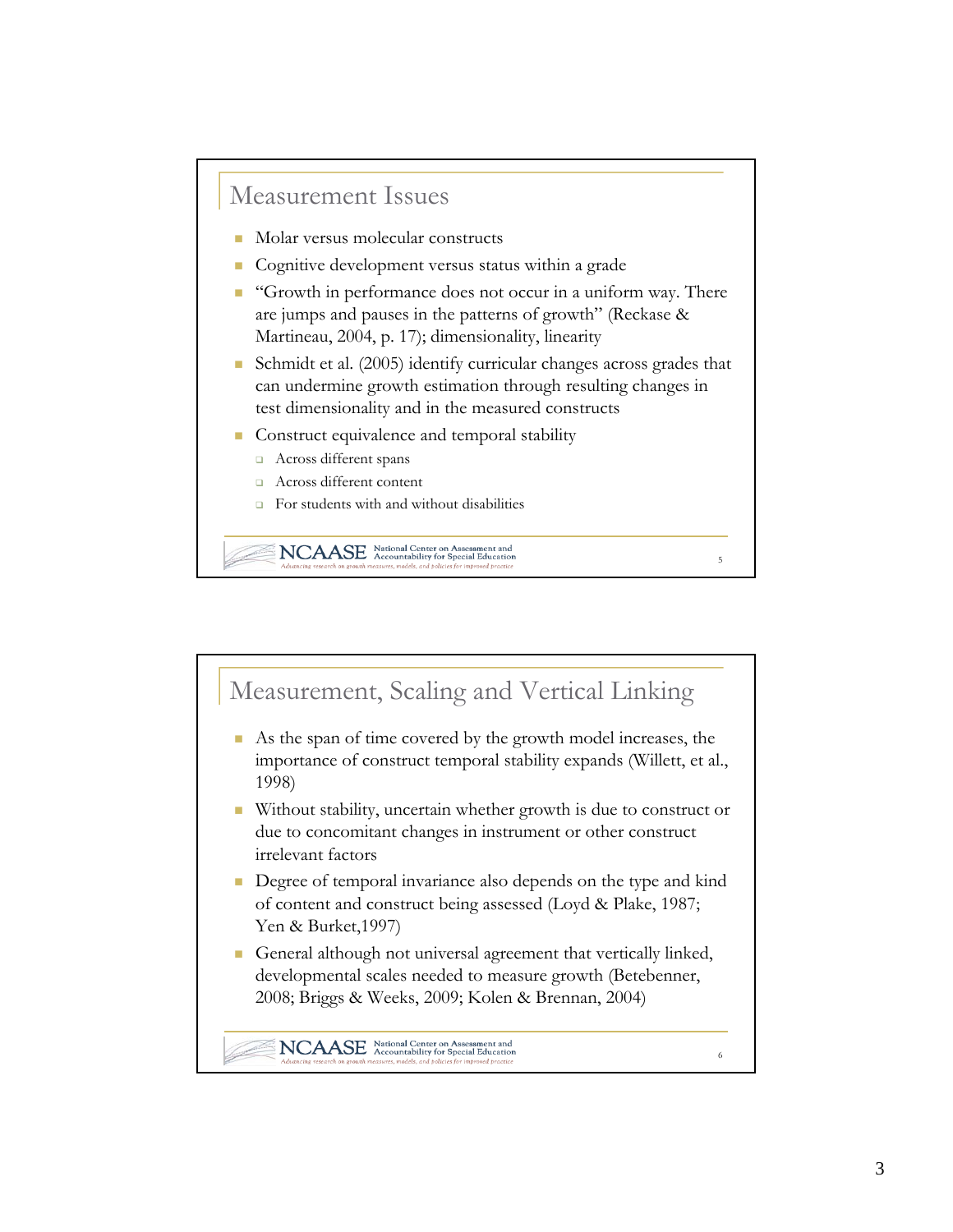# The Challenges of Vertical Linking

"When I was about 5 years old, I used to follow my father...[who] had a folding ruler [that] was yellow, with hinged 1-foot lengths that would unfold...to 6 feet. If I held the extended ruler at one end, it would curve gracefully through space. To my disappointment, if I leaned it too much to the side, one of the looser hinges would suddenly bend sharply" (Yen, 2007, pp. 274-5).

7

8

## Vertical Linking

- Typical linking designs include the *Scaling Test* design and the *Common Item* design (Kolen & Brennan, 2004)
- *Scaling Test* design uses two types of tests, a scaling test covering content taught at all grade levels and level tests that are grade specific
	- □ Scaling test administered to students at all grade levels
	- □ Level tests administered only to the students at the relevant grade level
	- □ Scaling test locates scores on developmental scale; level test used to estimate the ability level of examinees within each grade level
- *Common Item* design, only level tests used
	- □ Linking accomplished through common item blocks shared across adjacent grade levels
	- Chained linking process used to put all grades on a single common developmental scale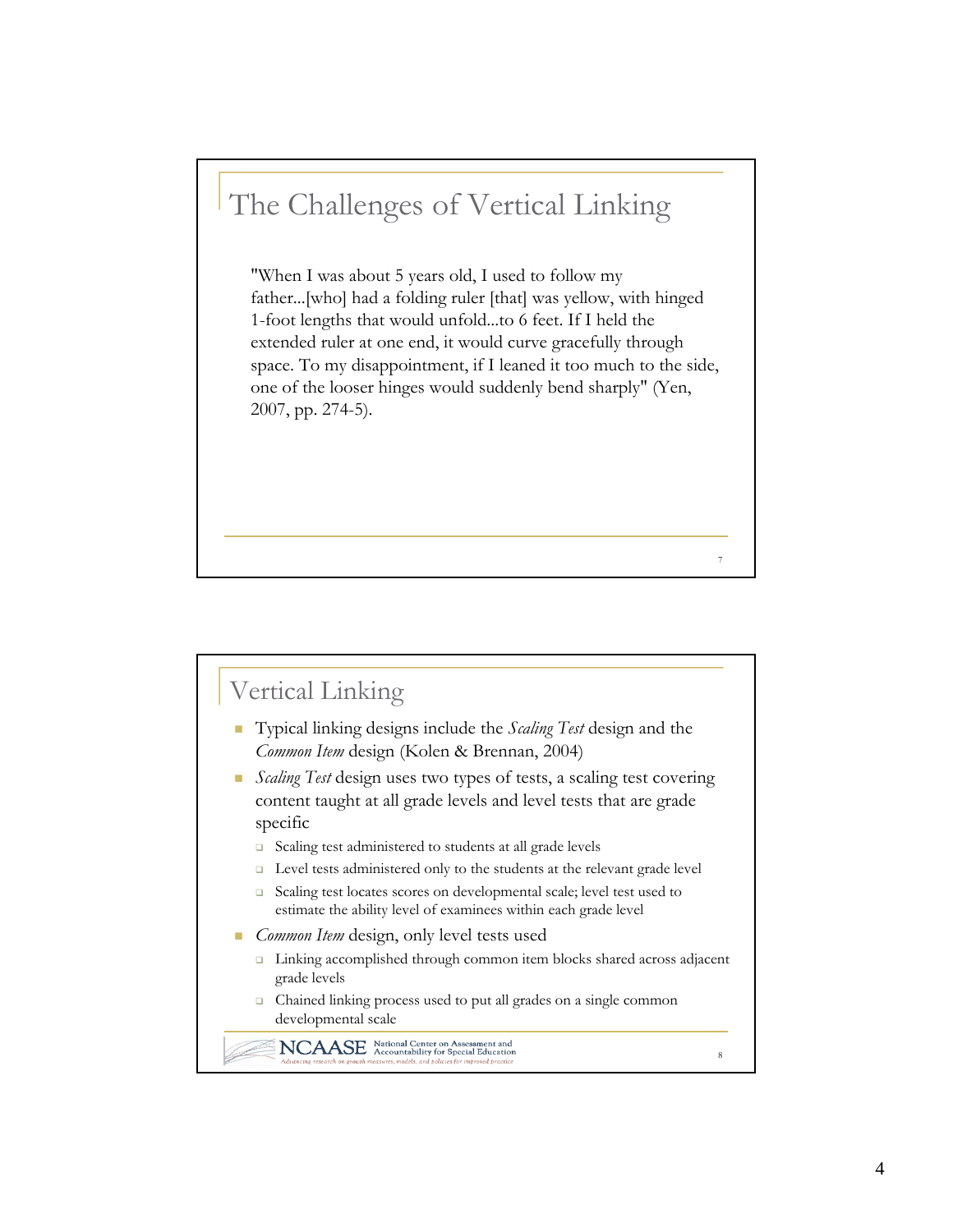## Vertical Linking

- However, growth patterns differ depending on design used (Andrews, 1995; Hendrickson, Kolen, & Tong, 2004; Petersen, Kolen, & Hoover, 1989)
- Different linking methods and data collection designs appear to lead to somewhat different vertical scales (Camilli, Yamamoto, & Wang, 1993; Williams et al., 1998; Yen, 1986)
- As a result, interpretations of growth depend on the degree to which the vertical scale is "stretched" or compressed" by the choice of methods used in scale creation (Briggs & Weeks, 2009)
- More recently, however, some have argued that vertical scales are not necessary in order to measure growth

 $\overline{9}$ 

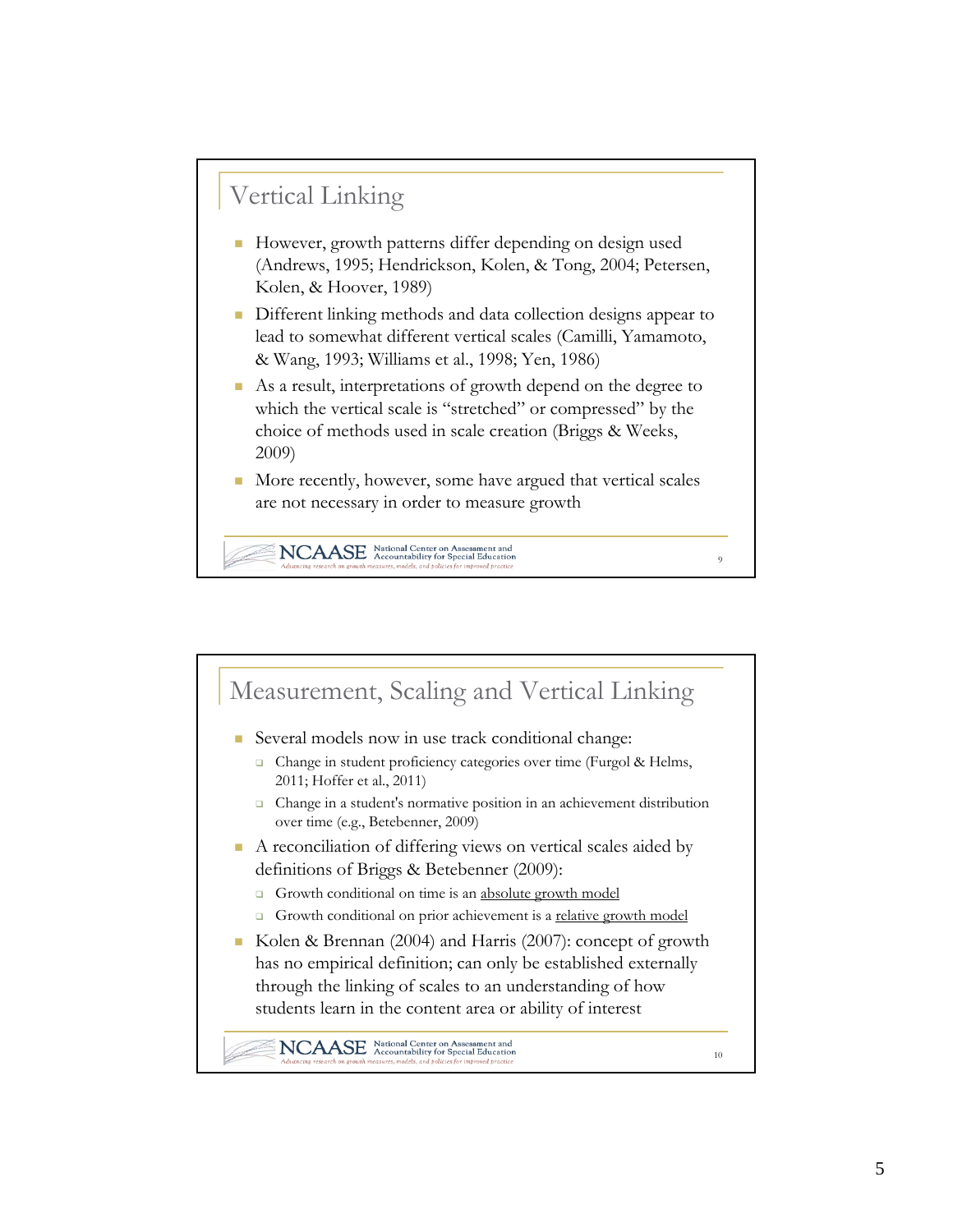

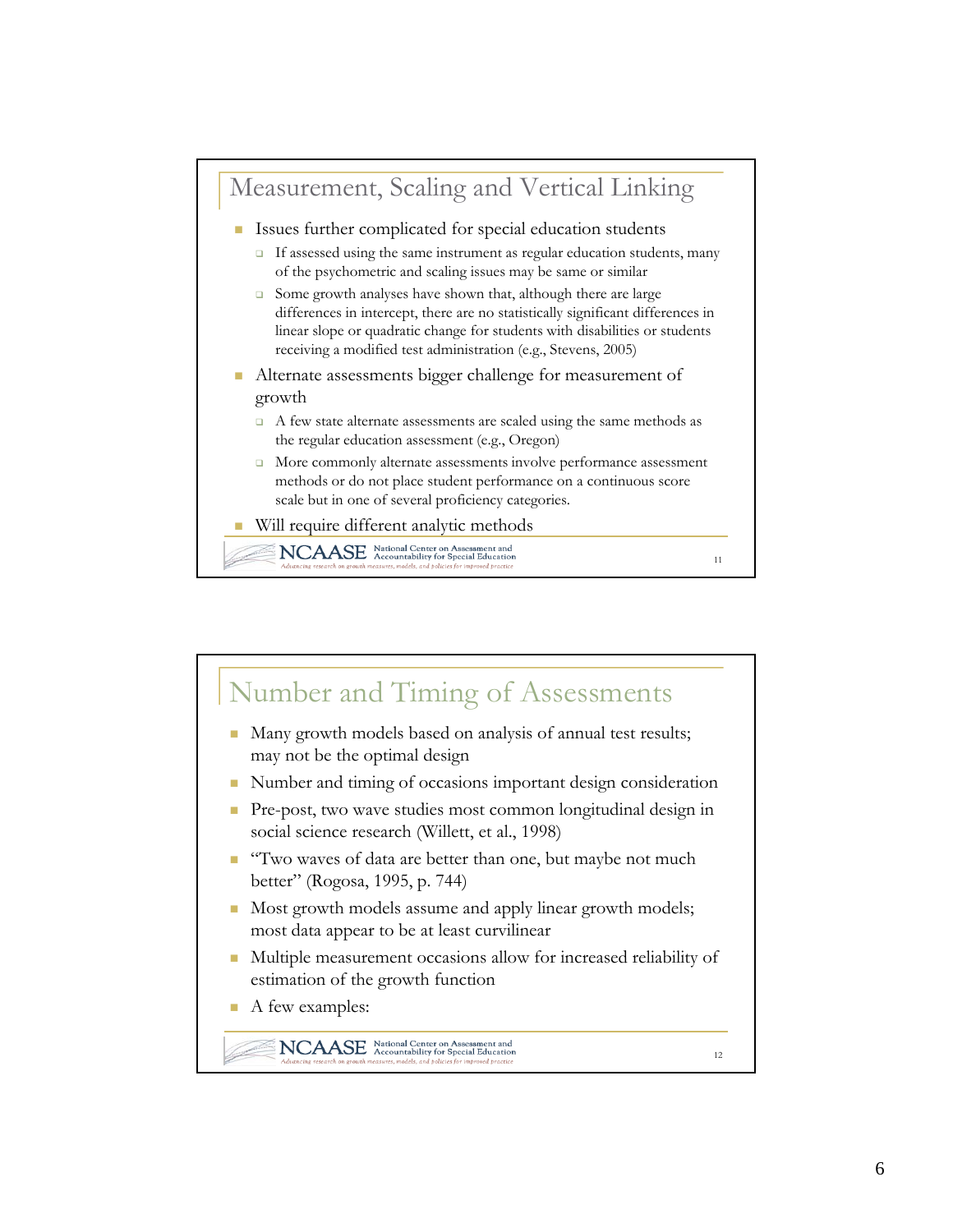

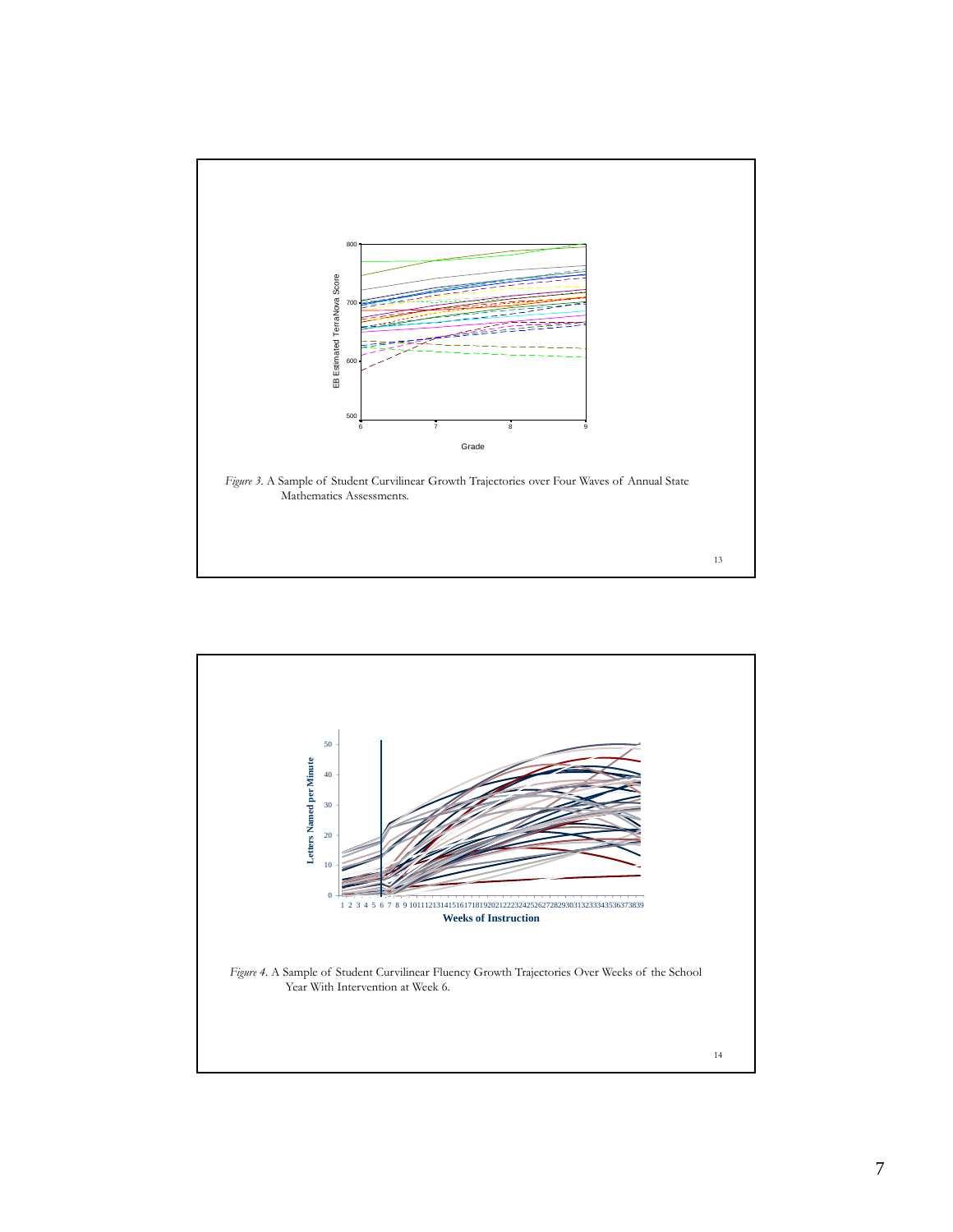

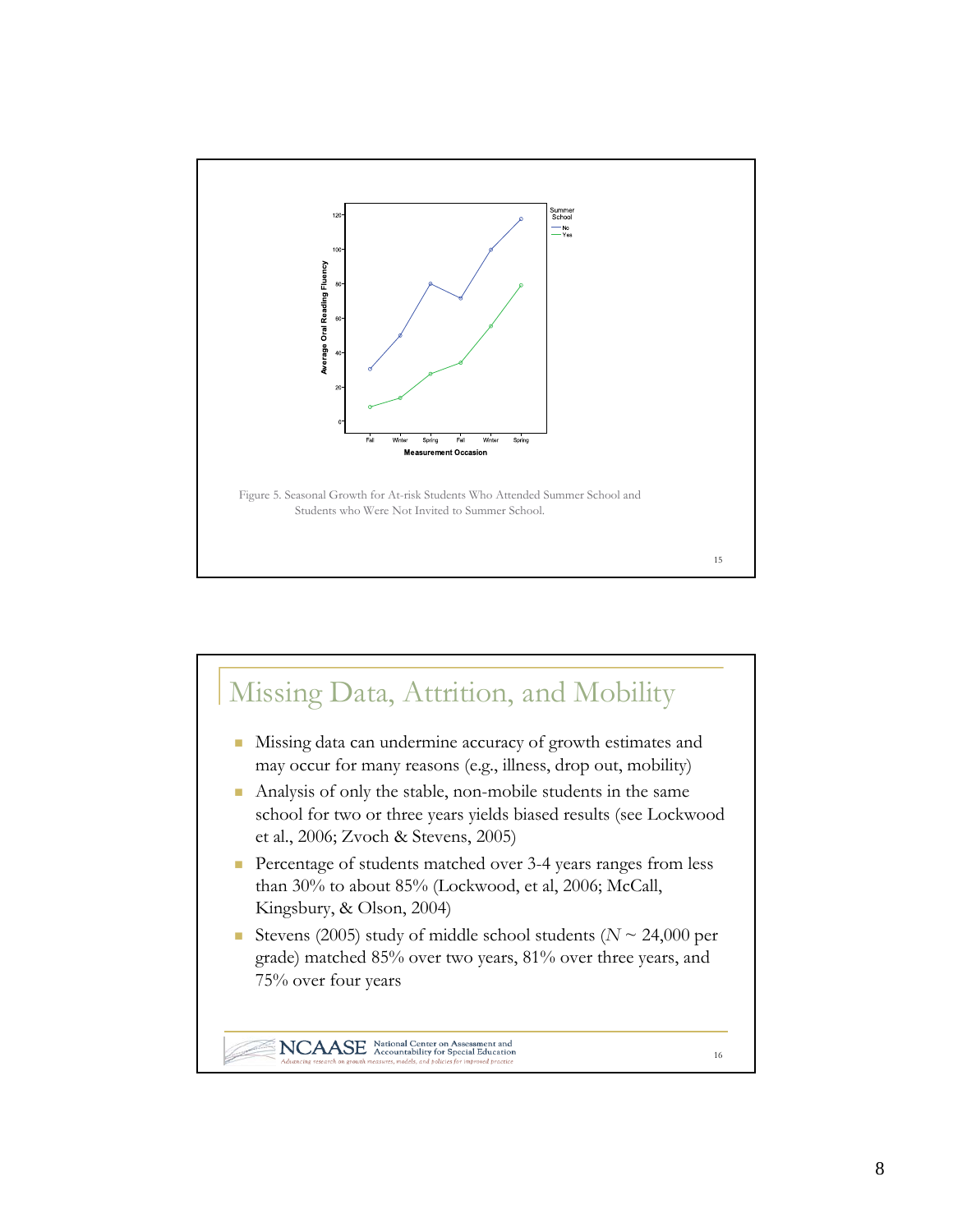

| Student Characteristic   | <b>Accountability Sample</b><br>$(N = 3,334)$ |      |           | <b>Complete Cohort Sample</b><br>$(N = 6,098)$ |
|--------------------------|-----------------------------------------------|------|-----------|------------------------------------------------|
|                          | Frequency Percent                             |      | Frequency | Percent                                        |
| Female                   | 1,710                                         | 51.3 | 3,016     | 49.5                                           |
| Non-Anglo                | 1,797                                         | 53.9 | 3,536     | 58.0                                           |
| English Language Learner | 397                                           | 11.9 | 1,121     | 18.4                                           |
| Free Lunch Recipient     | 1,170                                         | 35.1 | 2,628     | 43.1                                           |
| Special Education        | 101                                           | 3.0  | 1,092     | 17.9                                           |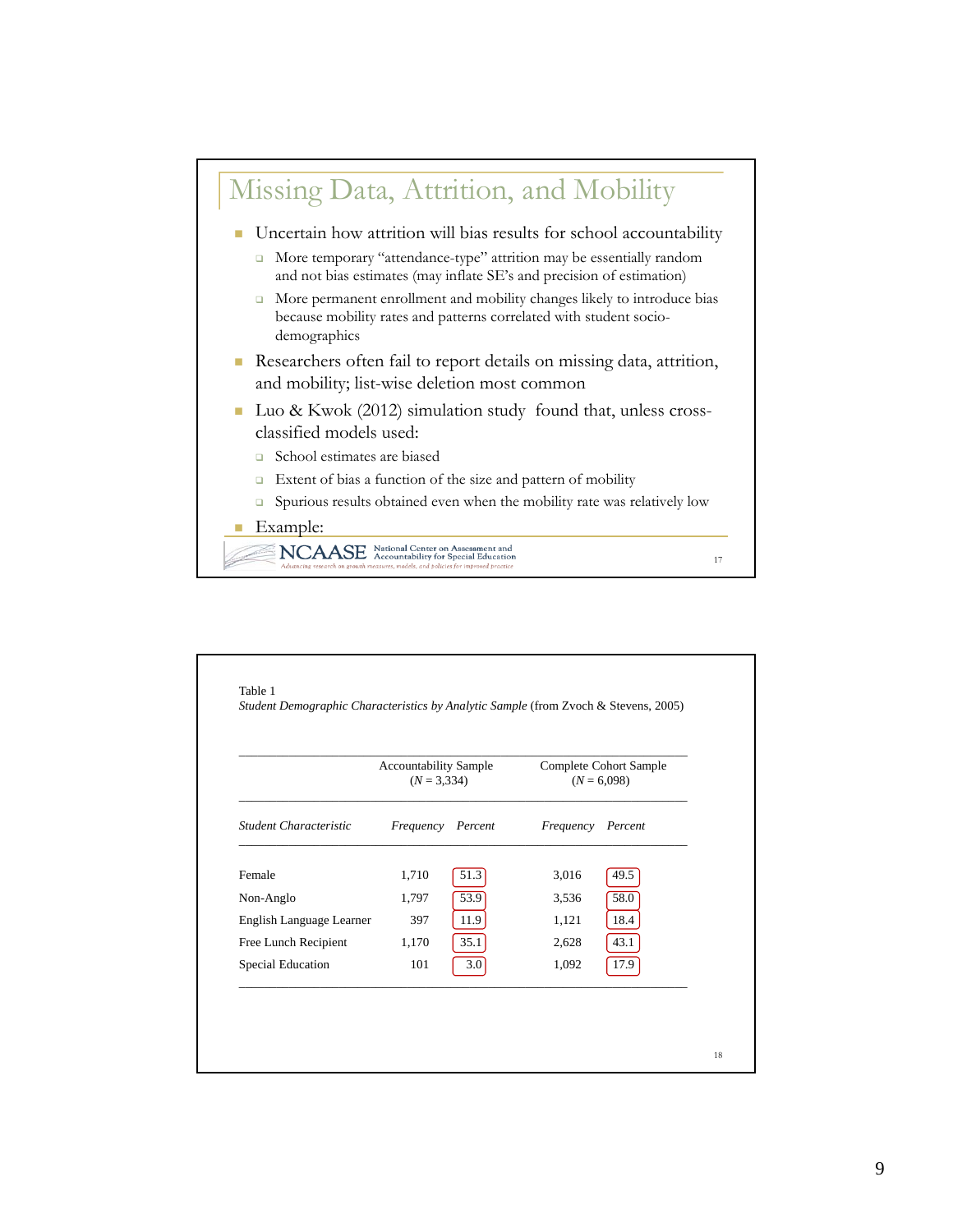

|           |                                            |                         | <b>Functional Form of Growth</b> |
|-----------|--------------------------------------------|-------------------------|----------------------------------|
| Function  | Number Waves<br>Required for<br><b>GOF</b> | Points of<br>Inflection | Exponential<br>Form              |
| Linear    | 3                                          | $\mathbf{0}$            | $\mathbf{1}$                     |
| Quadratic | $\overline{4}$                             | $\mathbf{1}$            | $\overline{c}$                   |
| Cubic     | 5                                          | 2                       | 3                                |
| Quartic   | 6                                          | 3                       | $\overline{4}$                   |
| Quintic   | $\tau$                                     | $\overline{4}$          | 5                                |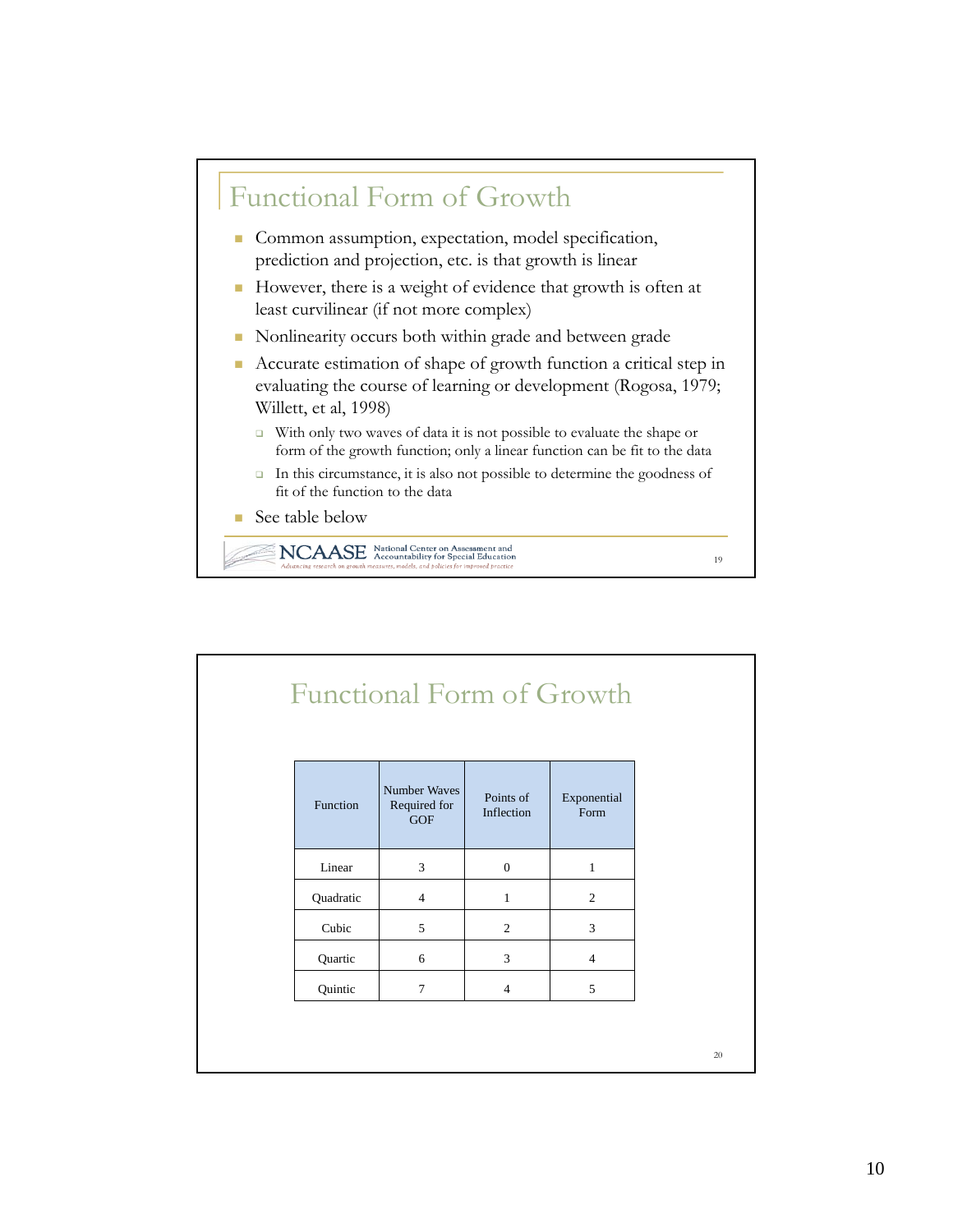

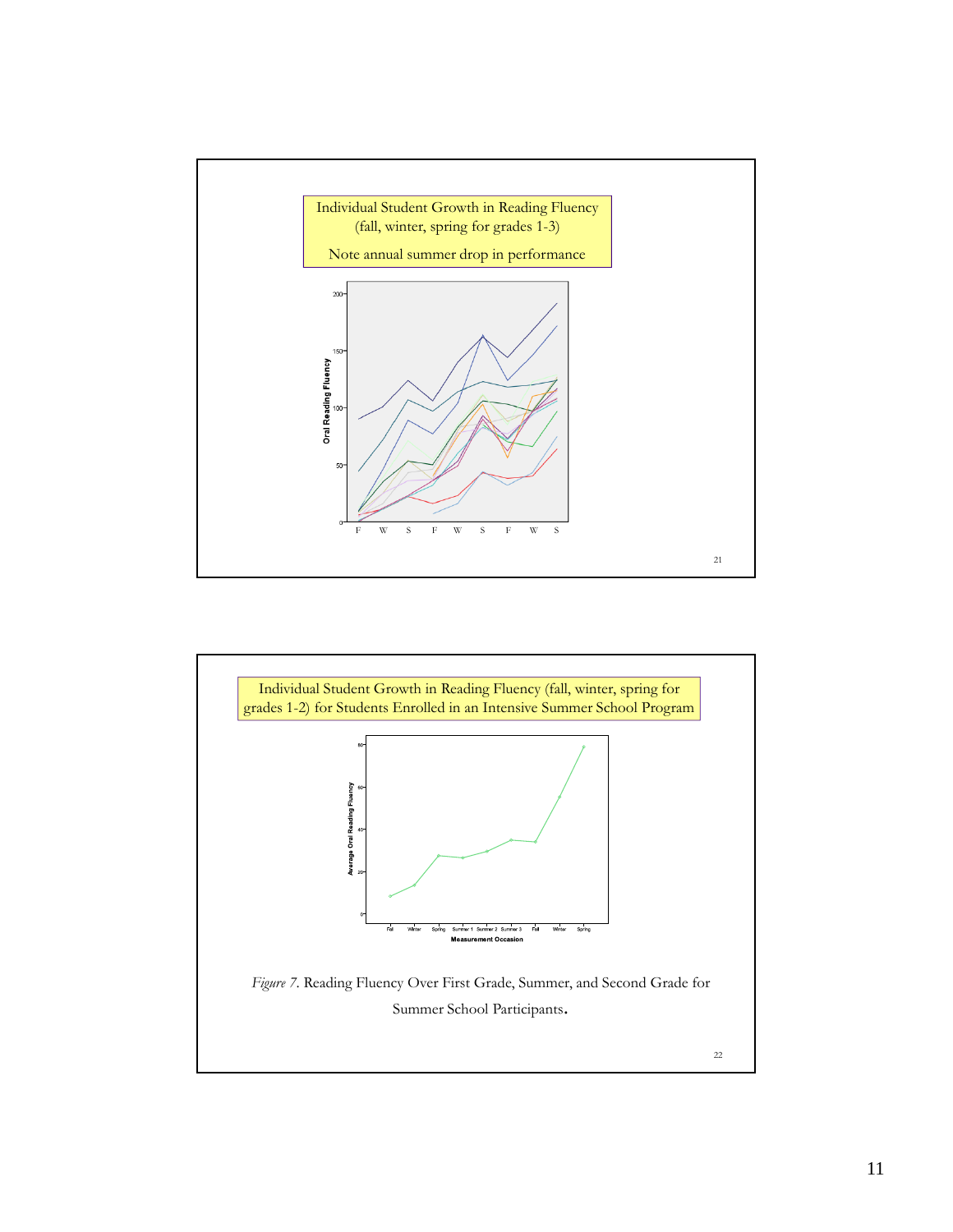

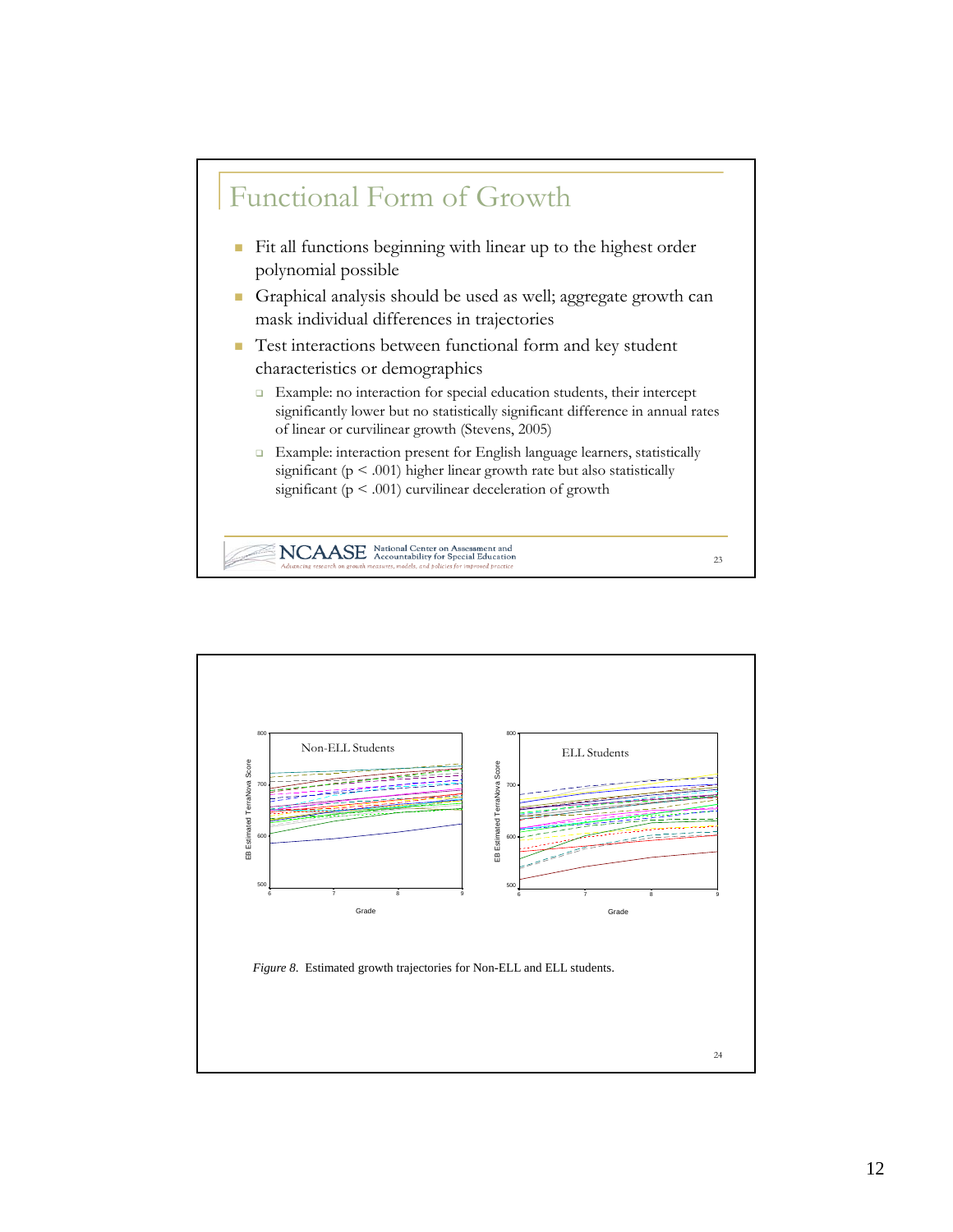

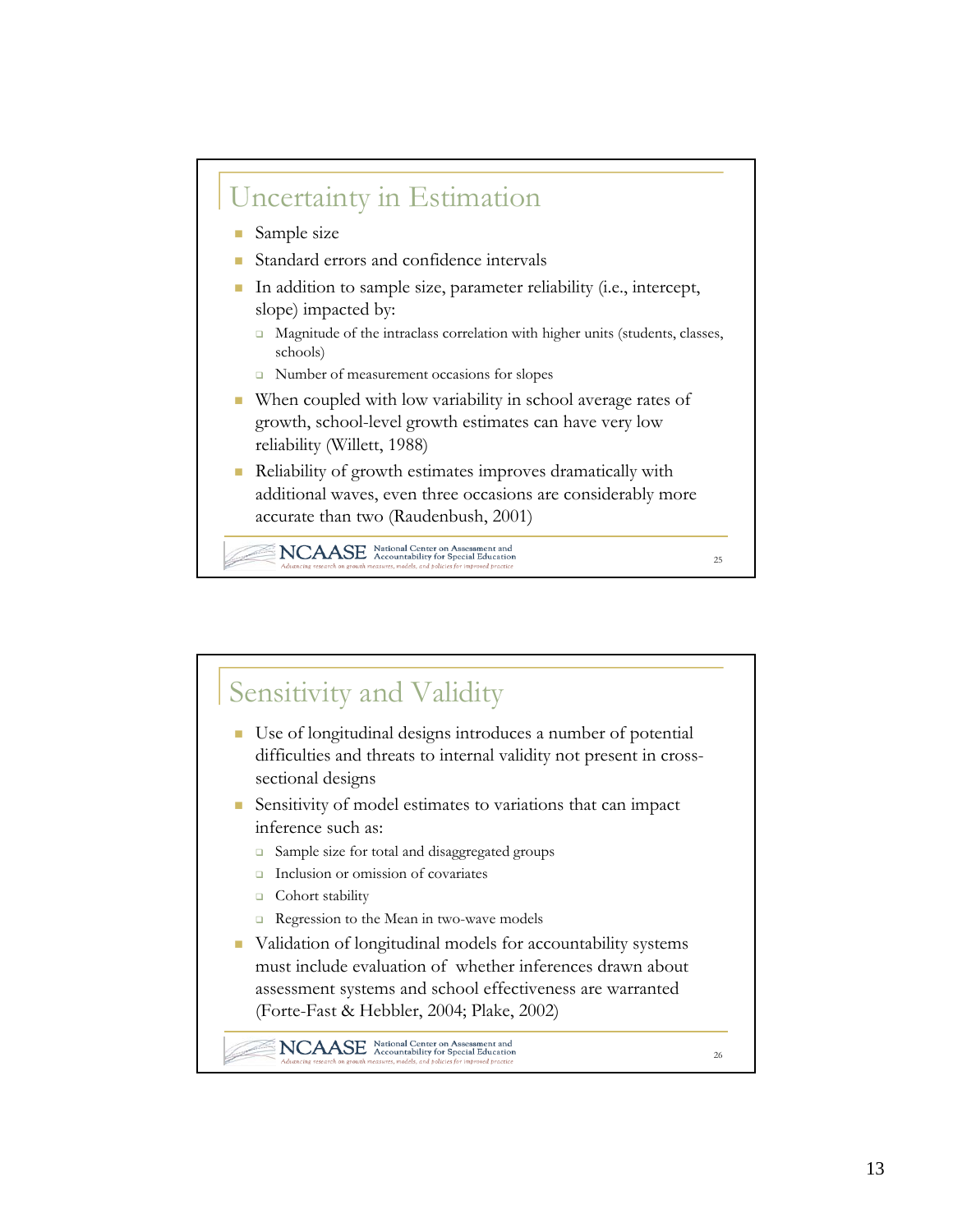# Sensitivity and Validity

- Evidence is needed that demonstrates that the method legitimately captures the effects of school policy and practice and that the method is relatively immune to the influences of construct irrelevant sources of variation
- **Examination of plausible rival hypotheses (Rindskopf, 2000;** Riechardt, 2000) provides another mechanism for studying and validating alternative methods
- Shadish, Cook, & Campbell (2002) describe a process of pattern matching that involves the logical, theoretical consideration of the attributes and characteristics of a construct that should be present followed by a process of observation and matching of actual attributes and characteristics as a method of determining validity

27